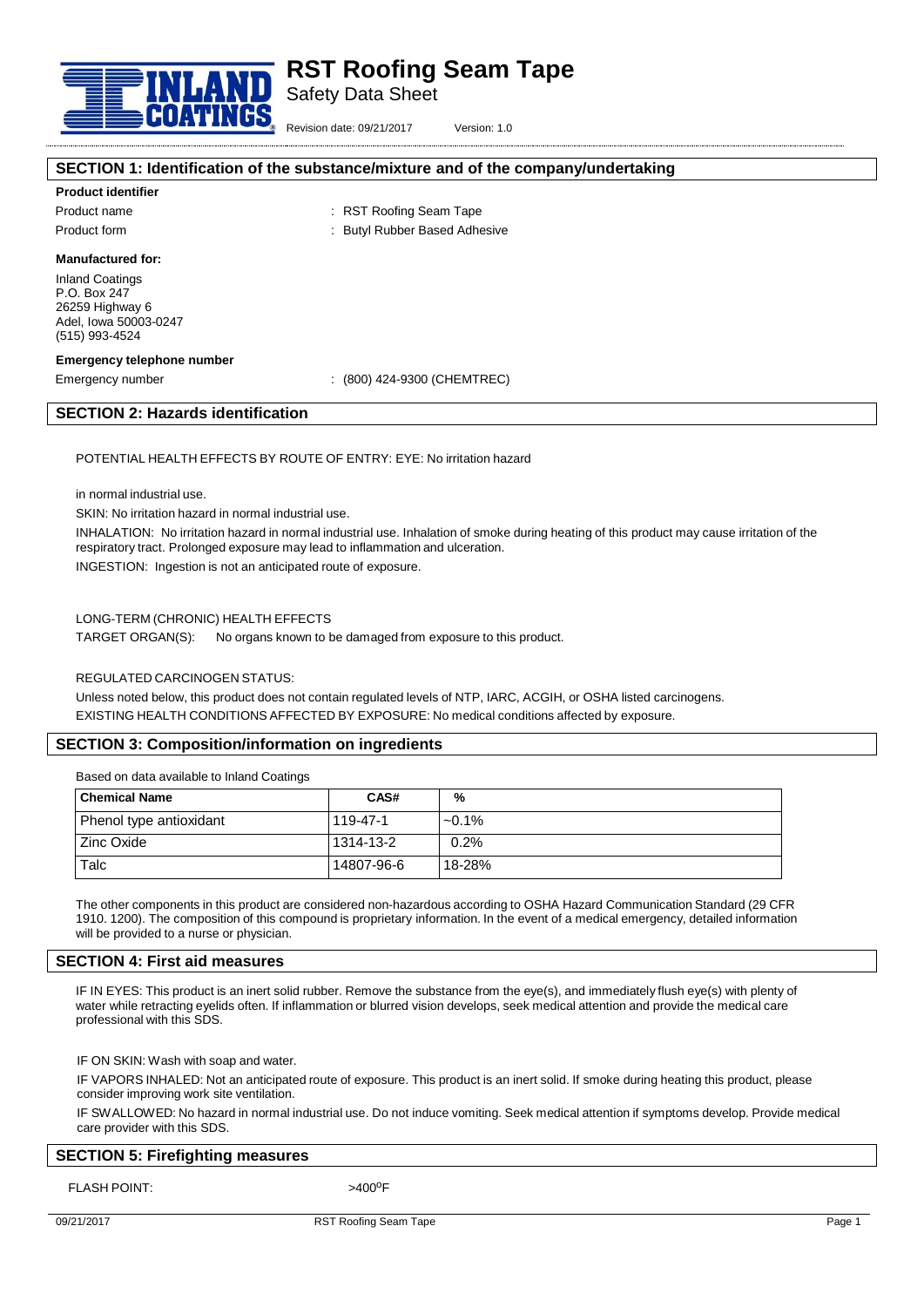# **RST Roofing Seam Tape**

Safety Data Sheet

| AUTOIGNITION TEMPERATURE:           | Not established                                                                                                            |
|-------------------------------------|----------------------------------------------------------------------------------------------------------------------------|
| LOWER EXPLOSIVE LIMIT (% in air):   | Not established                                                                                                            |
| UPPER EXPLOSIVE LIMIT (% in air):   | Not established                                                                                                            |
| EXTINGUISHING MEDIA:                | Use water spray, foam, dry chemical or carbon dioxide.                                                                     |
| UNUSUAL FIRE AND EXPLOSION HAZARDS: | Material will burn in a fire.                                                                                              |
|                                     |                                                                                                                            |
| SPECIAL FIRE FIGHTING INSTRUCTIONS: | Persons exposed to products of combustion should wear self-contained breathing<br>apparatus and full protective equipment. |
| HAZARDOUS COMBUSTION PRODUCTS:      | Carbon dioxide, Carbon monoxide, Bromine containing gases                                                                  |

# **6: Accidental release measures**

SPECIAL PROTECTION: No adverse health effects expected from the clean-up of spilled material. Follow personal protective equipment recommendations found in Section 8 of this SDS.

Transport Emergency Phone Number (CHEMTREC): 1-800-424-9300

# **SECTION 7: Handling and storage**

Handling: No special handling instructions due to toxicity. Storage: Store in a cool, dry place.

Consult the Technical Data Sheet for specific storage instructions.

# **SECTION 8: Exposure controls/personal protection**

EYE PROTECTION:Wear goggles when handling this product.

SKIN PROTECTION: Protect skin accordingly if working in environments with elevated temperatures. GLOVES: Not normally required. Use nitrile gloves if conditions warrant.

RESPIRATORY PROTECTION: Not normally required. VENTILATION: Use local exhaust

ventilation to minimize exposure.

HYGIENIC PRACTICES: Wash hands before eating, smoking, or using the restroom.

EXPOSURE LIMITS: None applicable for this product when used for normal industrial applications. Avoid excessive and unnecessary exposure whenever possible. If deemed useful and essential for treatment, specific exposure limits of raw materials used during the manufacturing process will be provided to a nurse or physician.

# **SECTION 9: Physical and chemical properties**

| PHYSICAL STATE:                  | Solid                        |
|----------------------------------|------------------------------|
| COLOR:                           | Off white, white, gray, etc. |
| ODOR:                            | Neutral                      |
| <b>ODOR THRESHOLD:</b>           | Not established              |
| SPECIFIC GRAVITY:                | $1.2 - 1.45$                 |
| SOLIDS (% by weight):            | 100%                         |
| pH:                              | Not established              |
| BOILING POINT (deg. C):          | Not established              |
| FREEZING/MELTING POINT (deg. C): | Not established              |
| VAPOR PRESSURE (mm Hq):          | Not established              |
| <b>VAPOR DENSITY:</b>            | Not established              |
| EVAPORATION RATE:                | Not established              |

| <b>SECTION 10: Stability and reactivity</b>                        |                                                                                                                               |  |
|--------------------------------------------------------------------|-------------------------------------------------------------------------------------------------------------------------------|--|
| STABILITY:                                                         | Stable under normal conditions                                                                                                |  |
| CHEMICAL INCOMPATIBILITY:                                          | Some solvents will dissolve this product, Acid will react with this product. Other<br>chemical incompatility not established. |  |
| HAZARDOUS POLYMERIZATION:                                          | Will not occur                                                                                                                |  |
| HAZARDOUS DECOMPOSITION PRODUCTS: Carbon monoxide, carbon dioxide. |                                                                                                                               |  |

# **SECTION 11: Toxicological information**